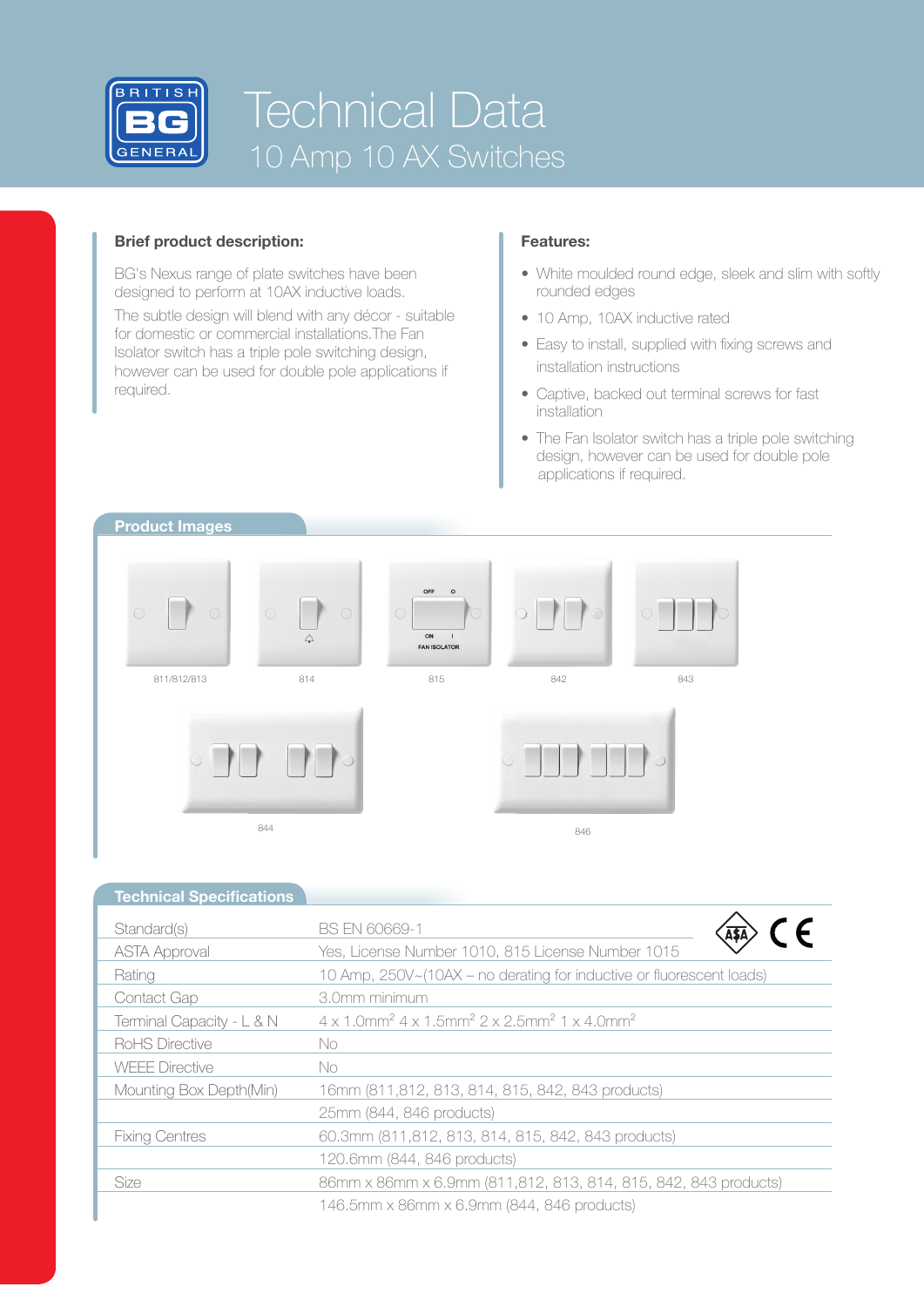## 10 Amp 10 AX Switches



### **Packaging Information**

| Cat No. | Description       | Packaging Type |             |             | Pack Quantity |              |              | <b>Barcode</b> |               |               |
|---------|-------------------|----------------|-------------|-------------|---------------|--------------|--------------|----------------|---------------|---------------|
|         |                   | Product        | Inner Box   | Outer Box   | Each          | Inner<br>Box | Outer<br>Box | Individual     | Inner Box     | Outer Box     |
| 811     | 10AX 1G.1W        | Nexus PolyBag  | Nexus Inner | Nexus Outer |               | 10           | 100          | 5050765004442  | 5050765000321 | 5050765000338 |
| 812     | 10AX 1G.2W        | Nexus PolyBag  | Nexus Inner | Nexus Outer |               | 10           | 100          | 5050765004473  | 5050765000352 | 5050765000369 |
| 813     | 10AX Intermediate | Nexus PolyBag  | Nexus Inner | Nexus Outer |               | 10           | 100          | 5050765004503  | 5050765000383 | 5050765000390 |
| 814     | 10AX Bell Push    | Nexus PolyBag  | Nexus Inner | Nexus Outer |               | 10           | 100          | 5050765004534  | 5050765000413 | 5050765000420 |
| 815     | 10AX Fan Isolator | Nexus PolyBag  | Nexus Inner | Nexus Outer |               | 10           | 100          | 5050765004565  | 5050765000444 | 5050765000451 |
| 842     | 10AX 2G.2W        | Nexus PolyBag  | Nexus Inner | Nexus Outer |               | 10           | 100          | 5050765004596  | 5050765000321 | 5050765000338 |
| 843     | 10AX 3G.2W        | Nexus PolyBag  | Nexus Inner | Nexus Outer |               | 10           | 100          | 5050765004626  | 5050765000475 | 5050765000482 |
| 844     | 10AX 4G.2W        | Nexus PolyBag  | Nexus Inner | Nexus Outer |               | 5            | 50           | 5050765004657  | 5050765000505 | 5050765000512 |
| 846     | 10AX 6G.2W        | Nexus PolyBag  | Nexus Inner | Nexus Outer |               | 5            | 50           | 5050765004688  | 5050765000536 | 5050765000543 |

## **Weights & Dimensions**

| Cat No. | Description       | Dimension $(W \times L \times H)$ cm |                             |                            | Weight (g) |              |              | CBM (m <sup>3</sup> ) |
|---------|-------------------|--------------------------------------|-----------------------------|----------------------------|------------|--------------|--------------|-----------------------|
|         |                   | Product                              | Inner Box                   | Outer Box                  | Each       | Inner<br>Box | Outer<br>Box | Outer Box             |
| 811     | 10AX 1G.1W        | $9.2 \times 9.2 \times 2.9$          | $12.5 \times 18 \times 9.2$ | 26 x 49.5 x 19             | 72         | 739          | 7850         | 0.0244                |
| 812     | 10AX 1G.2W        | $9.2 \times 9.2 \times 2.9$          | $12.5 \times 18 \times 9.2$ | 26 x 49.5 x 19             | 67         | 724          | 7700         | 0.0244                |
| 813     | 10AX Intermediate | $9.2 \times 9.2 \times 2.9$          | $12.5 \times 18 \times 9.2$ | 26 x 49.5 x 19             | 70         | 834          | 8800         | 0.0244                |
| 814     | 10AX Bell Push    | $9.2 \times 9.2 \times 2.9$          | $12.5 \times 18 \times 9.2$ | 26 x 49.5 x 19             | 66         | 704          | 7500         | 0.0244                |
| 815     | 10AX Fan Isolator | $9.2 \times 9.2 \times 2.9$          | $12.5 \times 18 \times 9.2$ | $26 \times 49.5 \times 19$ | 90         | 914          | 9600         | 0.0244                |
| 842     | 10AX 2G.2W        | $9.2 \times 9.2 \times 2.9$          | $12.5 \times 18 \times 9.2$ | 26 x 49.5 x 19             | 78         | 894          | 9400         | 0.0244                |
| 843     | 10AX 3G.2W        | $9.2 \times 9.2 \times 2.9$          | $12.5 \times 18 \times 9.2$ | 26 x 49.5 x 19             | 90         | 1014         | 10600        | 0.0244                |
| 844     | 10AX 4G.2W        | $9.2 \times 9.2 \times 2.9$          | $12.5 \times 15 \times 9.2$ | 26 x 49.5 x 16             | 141.5      | 804          | 8500         | 0.02                  |
| 846     | 10AX 6G.2W        | $9.2 \times 15.2 \times 2.9$         | $12.5 \times 15 \times 9.2$ | 26 x 49.5 x 16             | 173        | 953          | 10000        | 0.02                  |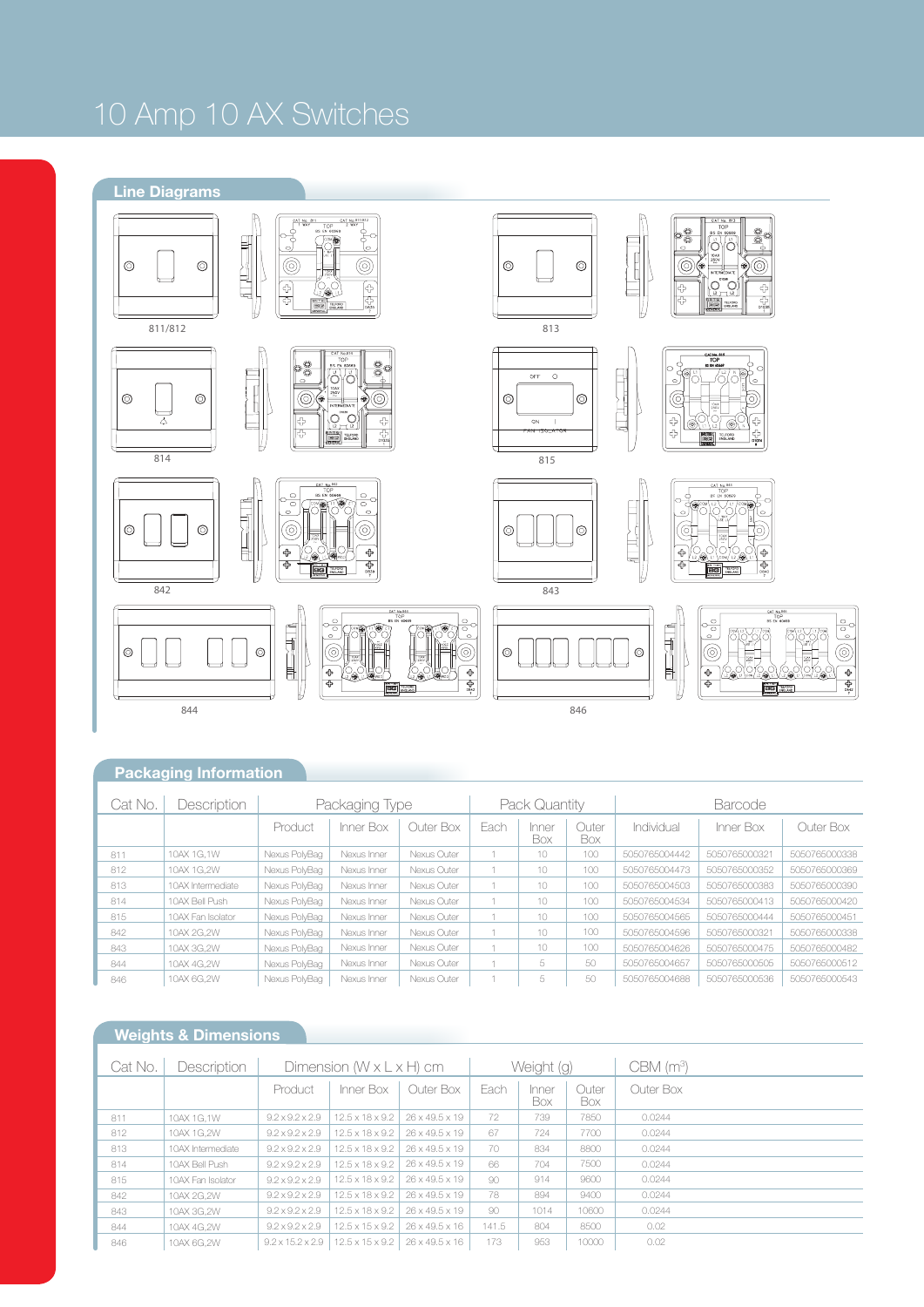## 10 Amp 10 AX Switches

### **Installation Information**

#### **Safety Warning**

For your safety, this product must be installed in accordance with local building regulations. If in any doubt, or where required by the law, consult a competent person who is registered with an electrical self-certification scheme.

Further information is available online or from your Local Authority.

Please read carefully and use in accordance with these safety wiring instructions.

Before commencing any electrical work ensure the supply is switched off at the mains either by switching off the consumer unit or by removing the appropriate fuse. Wiring should be in accordance with the latest edition of the IET regulations (BS 7671). To prevent fire hazard always use cable of the correct rating, size and type for the application.

Any bare earth wires must be covered with appropriate green/yellow sleeving.

Warning do not exceed the load rating of this device as stated on the rear of the product.

If in doubt consult a competent electrician.

#### **Wire Identification – Twin & Earth Cable**

#### EARTH = Green/Yellow Sleeving

NEUTRAL = Black (pre Apr 04) / Blue (after Apr 04) LIVE = Red (pre Apr 04) / Brown (after Apr 04)



**Technical Helpline: 03300 249 279 If in doubt consult a competent electrician.**

The ends of the individual conductors should have the insulation removed by approx.12mm. Any bare earth conductors should be sleeved to within 12mm of the ends. (These details are for general information only and conductor lengths may need to be trimmed in certain installations).

#### **General Installation Instructions**

1) If using the new product to replace an old one, note the cable connections and wire up new product in the same way as the old one, with Earthing as stated in these instructions. 2) Ensure the mounting box (metal or patress) for either flush or surface mounting is the appropriate size for the product.

3) Route the cable through the most suitable entry point of the mounting box. If a metal box is used, a protective cable grommet should be used.

- 4) Cables should be prepared so a sufficient conductor length reaches the terminals. Strip the ends of the individual conductors so that an adequate length enters the terminals.
- 5) Carefully arrange the wiring to lie along the edges of the product or box, keeping the central area clear.

6) To assist with the correct installation please consult the appropriate wiring diagram on this leaflet.

7) When connecting the new accessory ensure that only the bare end of the wire enters the terminal, and no bare wires are visible.

Always tighten the terminal screws securely, but do not overtighten.

An earth connection should always be made between the mounting box earth terminal, and the accessory earth terminal, where fitted. If this earth wire is bare, it is essential that it is sheathed with a length of green/yellow sleeving.

8) Carefully position the accessory into the wall box, ensuring that no wires are trapped between the plate and the wall. Do not overtighten the screws. (Fit screw covers + clip-on)

9) Once work has been completed correctly, replace the fuse for the circuit, switch the power back on, and test.

The product is now ready for use.

\* Note - If your installation uses a four lug metal mounting box, remove the top and bottom lugs or bend fully back.

#### **One Way Switching**

One way switching is used in installations that require just one switch to control a light (or circuit) i.e. on or off.

A two-way switch can be used for one-way connection, use COM and L1 terminals.

For multiple gang switches (2, 3, 4 & 6) repeat wiring method for each switch.

> TO LIGHT TO LIGHT **LIVE**<br>LIVE LIVE<br>LIVE **EARTH** EARTH SWITCHED **SWITCHED** LIVE **LIVE** LIVE **Brown sleeve to be added to switched live** COM E **All earth wires must be sleeved** L2 L1 **and terminated to the back box** . . .

#### **Two Way Switching**

Two way switching is used where a light is controlled by two switches. For multiple gang switches (2, 3, 4 & 6) repeat wiring method for each switch.